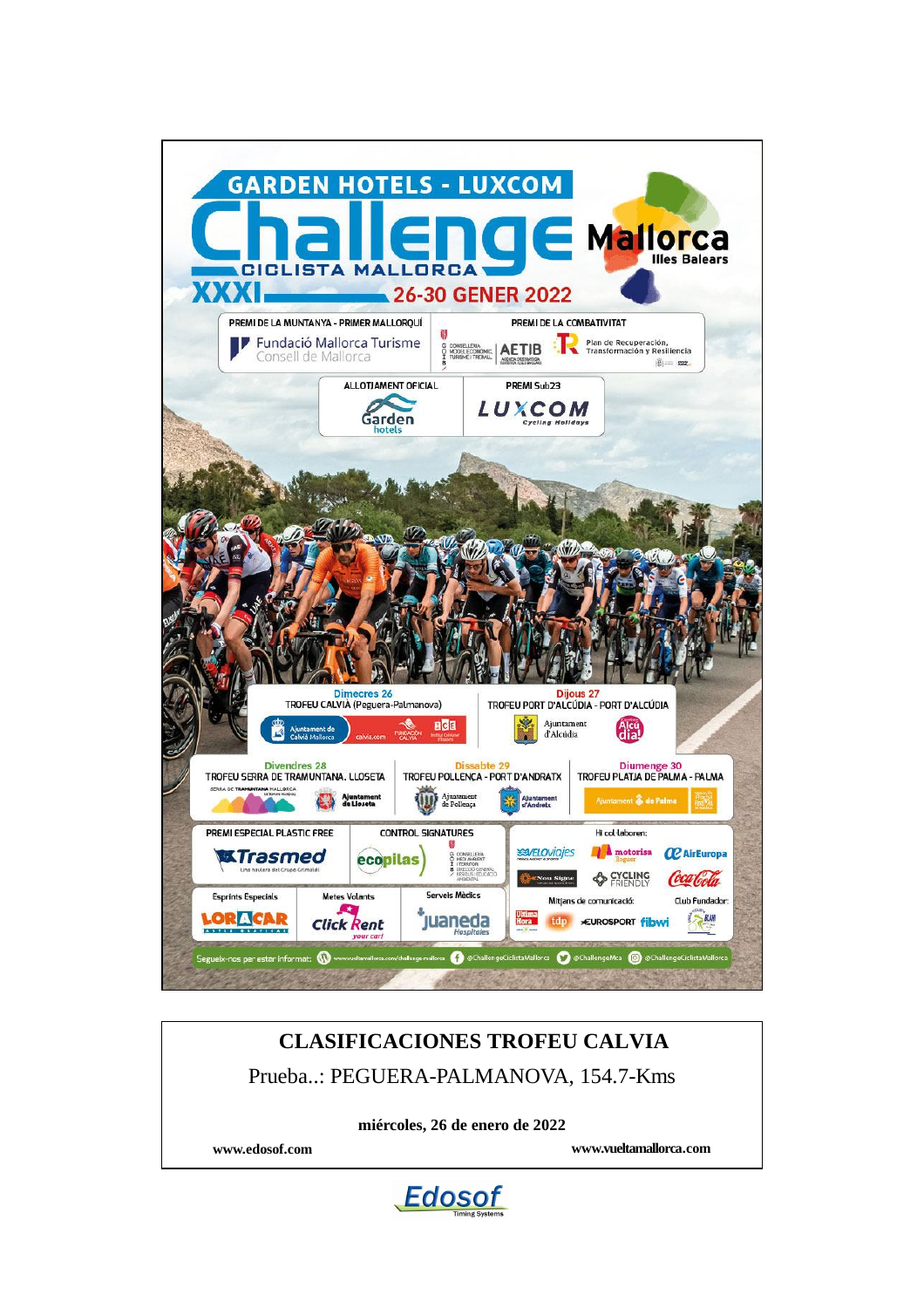





———————————————————————————————————————————————



# **XXXI CHALLENGE CICLISTA MALLORCA**

**Organiza.: Unisport Consulting**

**PEGUERA-PALMANOVA, 154.7-Kms Media..: 39,063-K/h Pag.Eta..: 1** 

# **CLASIFICACION 1ª Etapa Fecha..: 26/01/22**

| Pto.                         | Dor.         | Pais        | Nombre                          | Cat                | Equipo                       |                          | hh:mm:ss |
|------------------------------|--------------|-------------|---------------------------------|--------------------|------------------------------|--------------------------|----------|
| $1^{\circ}$                  | ---<br>26    | <b>USA</b>  | MCNULTY, Brandon                | <b>ELI</b>         | <b>UAE TEAM EMIRATES</b>     |                          | 03:57:37 |
| $2^{\rm o}$                  | 23           | SUI         | SUTER, Joel                     | <b>ELI</b>         | <b>UAE TEAM EMIRATES</b>     | $\mathbf{a}$             | 01:17    |
| $3^{\circ}$                  | 167          | <b>ITA</b>  | ALBANESE, Vincenzo              | ELI                | EOLO-KOMETA CYCLING TEAM     | $\mathbf{a}$             | 01:17    |
| $4^{\circ}$                  | 71           | <b>BEL</b>  | WELLENS, Tim                    | ELI                | <b>LOTTO SOUDAL</b>          | a                        | 01:17    |
| $5^{\circ}$                  | 64           | <b>AUS</b>  | <b>CLARKE, Simon</b>            | ELI                | <b>ISRAEL - PREMIER TECH</b> | a                        | 01:17    |
| $6^{\circ}$                  | $\mathbf{1}$ | <b>ESP</b>  | VALVERDE, Alejandro             | ELI                | MOVISTAR TEAM                | a                        | 01:17    |
| $7^{\circ}$                  | 106          | <b>BEL</b>  | GOOSSENS, Kobe                  | <b>ELI</b>         | INTERMARCHÉ - WANTY - GOBERT | a                        | 01:17    |
| $8^{\circ}$                  | 204          | POL         | OWSIAN, Lukasz                  | <b>ELI</b>         | TEAM ARKEA - SAMSIC          | a                        | 01:17    |
| $9^{\circ}$                  | 29           | <b>GER</b>  | <b>BUCHMANN</b> , Emanuel       | ELI                | <b>BORA - HANSGROHE</b>      | a                        | 01:17    |
| $10^{\circ}$                 | 38           | <b>GER</b>  | ZWIEHOFF, Ben                   | <b>ELI</b>         | <b>BORA - HANSGROHE</b>      | a                        | 02:54    |
| $11^{\circ}$                 | 81           | <b>AUS</b>  | <b>MATTHEWS</b> , Michael James | $\mathop{\rm ELI}$ | TEAM BIKEEXCHANGE-JAYCO      | a                        | 02:55    |
| $12^{\circ}$                 | 195          | <b>FRA</b>  | <b>BARGUIL, Warren</b>          | <b>ELI</b>         | <b>TEAM ARKEA - SAMSIC</b>   | a                        | 02:55    |
| $13^{\circ}$                 | 75           | <b>DEN</b>  | KRON, Andreas                   | ELI                | <b>LOTTO SOUDAL</b>          | a                        | 02:55    |
| $14^{\circ}$                 | 45           | <b>FRA</b>  | PARET PEINTRE, Aurélien         | ELI                | <b>AG2R CITROEN TEAM</b>     | a                        | 02:55    |
| $15^{\circ}$                 | 162          | <b>ESP</b>  | GARCIA, Raul                    | S23                | <b>EQUIPO KERN PHARMA</b>    | a                        | 02:55    |
| $16^{\circ}$                 | 108          | <b>BEL</b>  | HUYS, Laurens                   | ELI                | INTERMARCHÉ - WANTY - GOBERT | a                        | 02:55    |
| $17^{\circ}$                 | 19           | <b>NOR</b>  | LAENGEN, Vegard S.              | $\mathop{\rm ELI}$ | <b>UAE TEAM EMIRATES</b>     | a                        | 02:55    |
| $18^{\circ}$                 | 102          | <b>ITA</b>  | VILLELLA, Davide                | $\mathop{\rm ELI}$ | <b>COFIDIS</b>               | a                        | 02:55    |
| $19^{\circ}$                 | 78           | <b>BEL</b>  | VANHOUCKE, Harm                 | $\mathop{\rm ELI}$ | <b>LOTTO SOUDAL</b>          | $\rm{a}$                 | 02:55    |
| $20^{\circ}$                 | 47           | ${\rm FIN}$ | HÄNNINEN, Jaakko                | $\mathop{\rm ELI}$ | <b>AG2R CITROEN TEAM</b>     | a                        | 02:55    |
| $21^{\circ}$                 | 60           | <b>BEL</b>  | HERMANS, Ben                    | ELI                | <b>ISRAEL - PREMIER TECH</b> | a                        | 02:55    |
| $22^{\circ}$                 | 194          | <b>FRA</b>  | <b>GESBERT, Elie</b>            | ELI                | TEAM ARKEA - SAMSIC          | $\rm{a}$                 | 02:55    |
| $23^{\circ}$                 | 191          | <b>ITA</b>  | ZANA, Filippo                   | <b>ELI</b>         | <b>BARDIANI CSF FAIZANE'</b> | $\rm{a}$                 | 02:55    |
| $24^{\circ}$                 | 214          | <b>ESP</b>  | MORENO, Adria                   | ELI                | <b>BURGOS-BH</b>             | $\rm{a}$                 | 02:55    |
| $25^{\circ}$                 | 5            | <b>COL</b>  | RUBIO, Einer Augusto            | ELI                | MOVISTAR TEAM                |                          | 02:55    |
| $26^{\circ}$                 | 69           | CAN         | PICCOLI, James                  | <b>ELI</b>         | <b>ISRAEL - PREMIER TECH</b> | $\rm{a}$                 | 02:55    |
| $27^{\circ}$                 | 34           | <b>BEL</b>  | UIJTDEBROEKS, Cian              | S23                | <b>BORA - HANSGROHE</b>      | $\rm{a}$<br>$\mathbf{a}$ | 02:55    |
| $28^{\circ}$                 | 12           | <b>AUT</b>  | MÜHLBERGER, Gregor              | ELI                | MOVISTAR TEAM                |                          | 02:55    |
| $29^{\circ}$                 | 10           | <b>USA</b>  | <b>JORGENSON</b> , Matteo       | <b>ELI</b>         | MOVISTAR TEAM                | $\rm{a}$                 | 02:59    |
| $30^{\circ}$                 | 98           | <b>GER</b>  | <b>GESCHKE, Simon</b>           | ELI                | <b>COFIDIS</b>               | $\rm{a}$                 | 02:59    |
|                              |              |             |                                 |                    |                              | $\rm{a}$                 | 07:31    |
| $31^{\circ}$<br>$32^{\circ}$ | 83           | <b>ITA</b>  | COLLEONI, Kevin                 | ELI                | TEAM BIKEEXCHANGE-JAYCO      | $\mathbf{a}$             | 07:31    |
|                              | 242          | <b>ARG</b>  | SEPULVEDA, Eduardo              | $\mathop{\rm ELI}$ | DRONE HOPPER-AND.GIOCATTOLI  | $\mathbf{a}$             | 07:31    |
| $33^{\circ}$                 | 18           | <b>RSA</b>  | GIBBONS, Ryan                   | ELI                | <b>UAE TEAM EMIRATES</b>     | $\rm{a}$                 |          |
| $34^{\circ}$                 | 99           | <b>ESP</b>  | HERRADA, Jose                   | ELI                | <b>COFIDIS</b>               | $\rm{a}$                 | 07:31    |
| $35^{\circ}$                 | 148          | <b>ESP</b>  | MARTIN, Gotzon                  | ELI                | EUSKALTEL - EUSKADI          | $\rm{a}$                 | 07:31    |
| $36^{\circ}$                 | 192          | <b>ITA</b>  | ZOCCARATO, Samuele              | ELI                | <b>BARDIANI CSF FAIZANE'</b> | a                        | 09:06    |
| $37^{\circ}$                 | 236          | <b>ITA</b>  | <b>BAIS</b> , Mattia            | <b>ELI</b>         | DRONE HOPPER-AND.GIOCATTOLI  | a                        | 09:06    |
| $38^{\circ}$                 | 239          | <b>ITA</b>  | MARENGO, Umberto                | ELI                | DRONE HOPPER-AND.GIOCATTOLI  | a                        | 09:06    |
| $39^\circ$                   | 175          | <b>ITA</b>  | MAESTRI, Mirco                  | ELI                | EOLO-KOMETA CYCLING TEAM     | a                        | 09:06    |
| $40^{\circ}$                 | 244          | <b>ITA</b>  | ZARDINI, Edoardo                | ELI                | DRONE HOPPER-AND.GIOCATTOLI  | a                        | 09:06    |
| $41^{\circ}$                 | 32           | <b>GER</b>  | POLITT, Nils                    | ELI                | <b>BORA - HANSGROHE</b>      | a                        | 09:06    |
| $42^{\circ}$                 | 208          | <b>ESP</b>  | MADRAZO, Angel                  | ELI                | <b>BURGOS-BH</b>             | a                        | 09:06    |
| $43^{\circ}$                 | 115          | <b>BEL</b>  | VLIEGEN, Loïc                   | ELI                | INTERMARCHÉ - WANTY - GOBERT | a                        | 09:06    |
| $44^{\circ}$                 | 107          | ERI         | <b>GIRMAY, Biniam</b>           | S23                | INTERMARCHÉ - WANTY - GOBERT | $\rm{a}$                 | 09:06    |
| $45^{\circ}$                 | 125          | <b>NED</b>  | HOOLE, Daan                     | ELI                | <b>TREK - SEGAFREDO</b>      | a                        | 09:06    |
| $46^{\circ}$                 | 11           | <b>ESP</b>  | LAZKANO, Oier                   | ELI                | <b>MOVISTAR TEAM</b>         | $\rm{a}$                 | 09:06    |
| $47^{\circ}$                 | 36           | <b>AUT</b>  | <b>KONRAD, Patrick</b>          | ELI                | <b>BORA - HANSGROHE</b>      | a                        | 09:06    |
| $48^{\circ}$                 | 168          | <b>ITA</b>  | BAIS, Davide                    | ELI                | EOLO-KOMETA CYCLING TEAM     | $\rm{a}$                 | 09:06    |
| $49^\circ$                   | 169          | <b>ITA</b>  | GAVAZZI, Francesco              | ELI                | EOLO-KOMETA CYCLING TEAM     | $\rm{a}$                 | 09:06    |
| $50^{\circ}$                 | 178          | <b>ITA</b>  | ROSA, Diego                     | ELI                | EOLO-KOMETA CYCLING TEAM     | $\rm{a}$                 | 09:06    |
| $51^{\circ}$                 | 126          | <b>ITA</b>  | <b>TIBERI, Antonio</b>          | S <sub>2</sub> 3   | TREK - SEGAFREDO             | $\rm{a}$                 | 09:06    |
| $52^{\circ}$                 | 135          | <b>ESP</b>  | MURGUIALDAY, Jokin              | S <sub>2</sub> 3   | CAJA RURAL-SEGUROS RGA       | $\rm{a}$                 | 10:43    |

 $\overline{\mathbf{r}}$ 



**ara** 

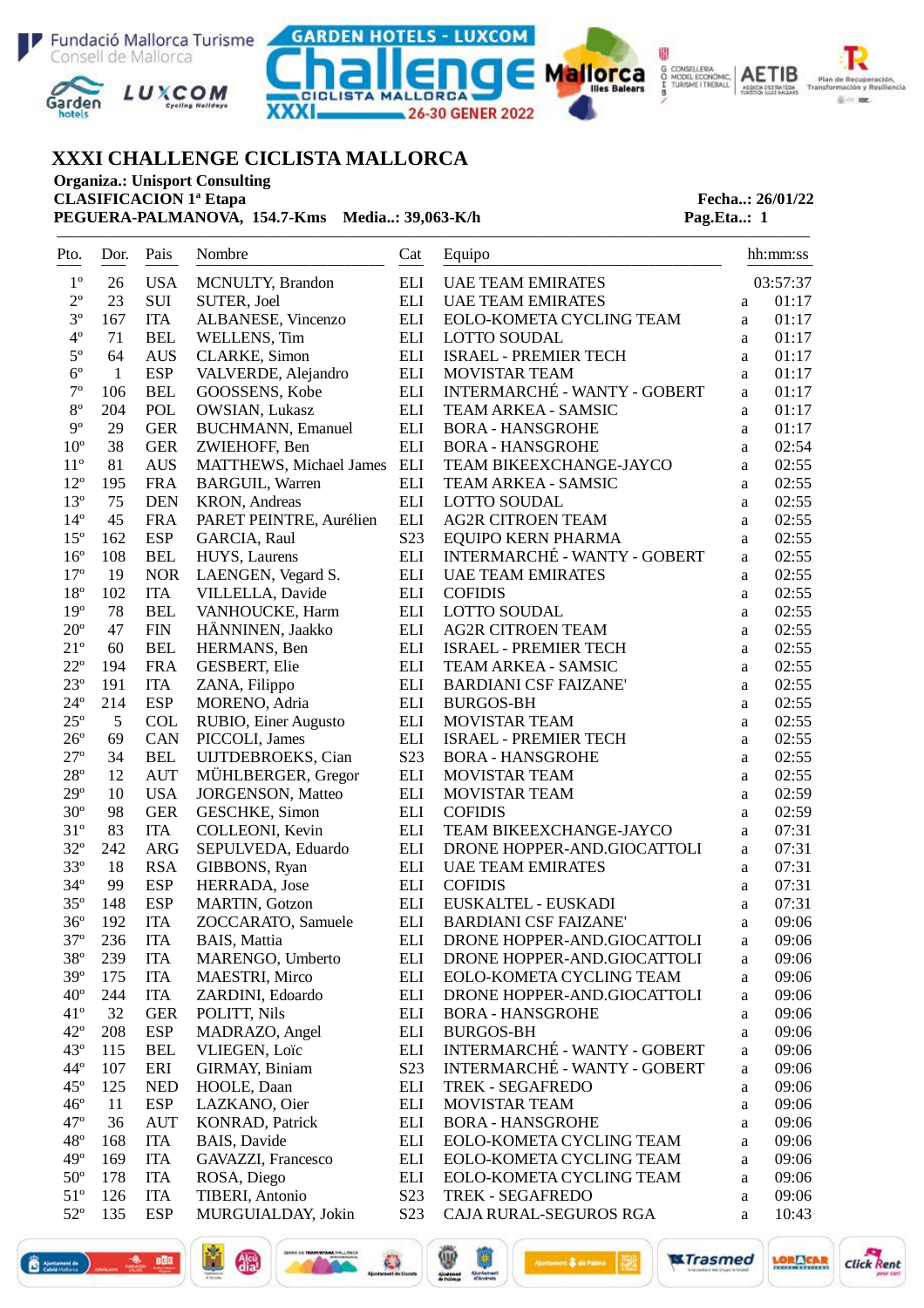Fundació Mallorca Turisme GARDEN HOTELS - LUXCOM Consell de Mallorca



### Fecha..: 26/01/22 Pag.Eta..: 2

 $\begin{picture}(180,10) \put(0,0){\vector(1,0){100}} \put(10,0){\vector(1,0){100}} \put(10,0){\vector(1,0){100}} \put(10,0){\vector(1,0){100}} \put(10,0){\vector(1,0){100}} \put(10,0){\vector(1,0){100}} \put(10,0){\vector(1,0){100}} \put(10,0){\vector(1,0){100}} \put(10,0){\vector(1,0){100}} \put(10,0){\vector(1,0){100}} \put(10,0){\vector(1,0){100}}$ 

Plan de Recuperación,<br>Insformación y Resilier

 $\ddot{\textbf{a}}=\dot{\textbf{a}}$ 

.<br>Tra

₩

Mailorca SCONSELLERIA AETIB

|   | Pto.<br>$- - -$              | Dor.<br>$---$ | Pais<br>$- - - -$        | Nombre                            | Cat                            | Equipo                                       |        | hh:mm:ss       |
|---|------------------------------|---------------|--------------------------|-----------------------------------|--------------------------------|----------------------------------------------|--------|----------------|
|   | $53^{\circ}$                 | 220           | <b>BEL</b>               | APERS, Ruben                      | <b>ELI</b>                     | SPORT VLAANDEREN - BALOISE                   | a      | 12:10          |
|   | $54^{\circ}$                 | 248           | <b>BEL</b>               | BOUTS, Jordy                      | <b>ELI</b>                     | <b>BEAT CYCLING</b>                          | a      | 12:10          |
|   | $55^{\circ}$                 | 250           | <b>NED</b>               | DAEMEN, Stijn                     | $\mathop{\rm ELI}$             | <b>BEAT CYCLING</b>                          | a      | 12:10          |
|   | $56^{\circ}$                 | 112           | <b>HUN</b>               | PEÁK, Barnabás                    | $\mathop{\rm ELI}$             | <b>INTERMARCHÉ - WANTY - GOBERT</b>          | a      | 12:10          |
|   | $57^{\circ}$                 | 262           | <b>BEL</b>               | PONSAERTS, Thibaut                | S23                            | MINERVA CYCLING TEAM                         | a      | 12:10          |
|   | 58°                          | 48            | <b>BEL</b>               | NAESEN, Lawrence                  | <b>ELI</b>                     | <b>AG2R CITROEN TEAM</b>                     | a      | 12:10          |
| m | $59^\circ$                   | 289           | <b>ESP</b>               | <b>ESTELRICH, Mateu</b>           | S23                            | ELECTRO HIPER EUROPA-CALDAS                  | a      | 12:10          |
|   | $60^{\circ}$                 | 256           | <b>BEL</b>               | SCHUERMANS, Jens                  | <b>ELI</b>                     | <b>BEAT CYCLING</b>                          | a      | 12:10          |
|   | $61^{\circ}$                 | 41            | <b>GER</b>               | LUHRS, Luis-joe                   | S23                            | <b>BORA - HANSGROHE</b>                      | a      | 12:10          |
|   | $62^{\circ}$                 | 288           | <b>ESP</b>               | JURADO, Marcos                    | $\mathop{\rm ELI}$             | ELECTRO HIPER EUROPA-CALDAS                  | a      | 12:10          |
|   | $63^\circ$                   | 290           | <b>GBR</b>               | ARMSTRONG, Thomas                 | $\mathop{\rm ELI}$             | ELECTRO HIPER EUROPA-CALDAS                  | a      | 12:10          |
|   | $64^{\circ}$                 | 61            | <b>BEL</b>               | BIERMANS, Jenthe                  | ELI                            | <b>ISRAEL - PREMIER TECH</b>                 | a      | 12:10          |
|   | $65^{\circ}$                 | 225           | <b>BEL</b>               | DE PESTEL, Sander                 | ELI                            | SPORT VLAANDEREN - BALOISE                   | a      | 12:10          |
|   | $66^{\circ}$                 | 124           | $\rm SUI$                | PELLAUD, Simon                    | <b>ELI</b>                     | TREK - SEGAFREDO                             | a      | 12:10          |
|   | $67^{\circ}$                 | 235           | COL                      | UMBA, Abner S.                    | S <sub>2</sub> 3               | DRONE HOPPER-AND.GIOCATTOLI                  | a      | 12:10          |
|   | $68^{\circ}$                 | 35            | POL                      | <b>BENEDETTI, Cesare</b>          | ELI                            | <b>BORA - HANSGROHE</b>                      | a      | 12:10          |
|   | $69^{\circ}$                 | 241           | <b>ROU</b>               | GROSU, Eduard-michael             | ELI                            | DRONE HOPPER-AND.GIOCATTOLI                  | a      | 12:10          |
|   | $70^{\circ}$                 | 182           | <b>ITA</b>               | COVILI, Luca                      | ELI                            | <b>BARDIANI CSF FAIZANE'</b>                 | a      | 12:10          |
|   | $71^{\circ}$                 | 291           | <b>ESP</b>               | ALONSO, Pablo                     | <b>ELI</b>                     | ELECTRO HIPER EUROPA-CALDAS                  | a      | 12:10          |
|   | $72^{\circ}$                 | 197           | <b>COL</b>               | FLOREZ, Miguel E.                 | <b>ELI</b>                     | TEAM ARKEA - SAMSIC                          | a      | 12:10          |
|   | $73^{\circ}$                 | 213           | <b>ESP</b>               | EZQUERRA, Jesus                   | <b>ELI</b>                     | <b>BURGOS-BH</b>                             | a      | 12:10          |
|   | $74^{\circ}$                 | 212           | <b>ESP</b>               | SANCHEZ, Pelayo                   | S <sub>23</sub>                | <b>BURGOS-BH</b>                             | a      | 12:10          |
|   | $75^{\circ}$                 | 263           | <b>BEL</b>               | JOSEPH, Thomas                    | <b>ELI</b>                     | MINERVA CYCLING TEAM                         | a      | 12:10          |
|   | $76^{\circ}$                 | 149           | <b>ESP</b>               | ETXEBERRIA, Asier                 | $\mathop{\rm ELI}$             | EUSKALTEL - EUSKADI                          | a      | 12:10          |
|   | $77^{\circ}$                 | 171           | <b>ESP</b>               | GARCIA, Sergio                    | $\mathop{\rm ELI}$             | EOLO-KOMETA CYCLING TEAM                     | a      | 12:10          |
|   | $78^{\circ}$                 | 180           | <b>ITA</b>               | <b>BATTAGLIN, Enrico</b>          | <b>ELI</b>                     | <b>BARDIANI CSF FAIZANE'</b>                 | a      | 12:10          |
|   | 79°                          | 184           | <b>ITA</b>               | FIORELLI, Filippo                 | <b>ELI</b>                     | <b>BARDIANI CSF FAIZANE'</b>                 | a      | 12:10          |
|   | $80^{\circ}$                 | 183           | <b>ITA</b>               | EL GOUZI, Omar                    | ELI                            | <b>BARDIANI CSF FAIZANE'</b>                 | a      | 12:10          |
|   | $81^{\rm o}$                 | 163           | <b>ESP</b>               | ARRIETA, Igor                     | S23                            | <b>EQUIPO KERN PHARMA</b>                    | a      | 12:10          |
|   | $82^{\circ}$                 | 74            | <b>GBR</b>               | HOLMES, Matthew                   | ELI                            | LOTTO SOUDAL                                 | a      | 12:10          |
|   | 83°                          | 17            | <b>ITA</b>               | COVI, Alessandro                  | ELI                            | <b>UAE TEAM EMIRATES</b>                     | a      | 12:10          |
|   | $84^{\circ}$                 | 122           | <b>ITA</b>               | MOSCA, Jacopo                     | <b>ELI</b>                     | <b>TREK - SEGAFREDO</b>                      | a      | 12:10          |
|   | $85^{\circ}$                 | 50            | <b>BEL</b>               | VAN HOECKE, Gijs                  | <b>ELI</b>                     | <b>AG2R CITROEN TEAM</b>                     | a      | 12:10          |
|   | $86^{\circ}$                 | 231           | <b>BEL</b>               | MERTENS, Julian                   | ELI                            | SPORT VLAANDEREN - BALOISE                   | a      | 12:10          |
|   | $87^\circ$                   | 24            | <b>COL</b>               | ARDILA, Andres C.                 | ELI                            | <b>UAE TEAM EMIRATES</b>                     | a      | 12:10          |
|   | $88^{\rm o}$                 | 97            | <b>FRA</b>               | FINE, Eddy                        | <b>ELI</b>                     | <b>COFIDIS</b>                               | a      | 12:10          |
|   | 89°                          | 96            | <b>FRA</b>               | CHAMPION, Thomas                  | <b>ELI</b>                     | <b>COFIDIS</b>                               | a      | 12:10          |
|   | $90^{\circ}$<br>91°          | 295           | <b>COL</b>               | HOYOS, Daniel David               | ELI                            | ELECTRO HIPER EUROPA-CALDAS                  | a      | 12:10          |
|   |                              | 172           | <b>ESP</b>               | ROPERO, Alejandro                 | <b>ELI</b>                     | EOLO-KOMETA CYCLING TEAM                     | a      | 12:10          |
|   | $92^{\circ}$<br>$93^{\circ}$ | 157           | <b>ESP</b>               | ARAIZ, Sergio                     | ELI                            | <b>EQUIPO KERN PHARMA</b>                    | a      | 12:10          |
|   | $94^{\circ}$                 | 94            | <b>BEL</b>               | ARMEE, Sander                     | <b>ELI</b>                     | <b>COFIDIS</b>                               | a      | 12:10          |
|   | $95^{\circ}$                 | 210           | <b>ESP</b>               | RUBIO, Diego                      | <b>ELI</b>                     | <b>BURGOS-BH</b>                             | a      | 12:10<br>12:10 |
|   | $96^{\circ}$                 | 215<br>46     | <b>ESP</b><br><b>FRA</b> | OKAMIKA, Ander<br>PARET, Valentin | <b>ELI</b><br>S <sub>2</sub> 3 | <b>BURGOS-BH</b><br><b>AG2R CITROEN TEAM</b> | a      | 12:10          |
|   | $97^\circ$                   | 49            | <b>FRA</b>               | PETERS, Nans                      | <b>ELI</b>                     | <b>AG2R CITROEN TEAM</b>                     | a      | 12:10          |
|   | $98^{\circ}$                 | 317           | <b>ITA</b>               | LUCCA, Riccardo                   | <b>ELI</b>                     | WORK SERVICE-MARCHIOL-DYNATEK a              | a      | 12:10          |
|   | $99^{\circ}$                 | 158           | <b>ESP</b>               | AGIRRE, Jon                       | ELI                            | <b>EQUIPO KERN PHARMA</b>                    |        | 12:10          |
|   | $100^{\circ}$                | 155           | <b>ESP</b>               | <b>BERRADE, Urko</b>              | ELI                            | EQUIPO KERN PHARMA                           | a      | 12:10          |
|   | $101^{\circ}$                | 138           | <b>CZE</b>               | SCHLEGEL, Michal                  | ELI                            | CAJA RURAL-SEGUROS RGA                       | a<br>a | 12:10          |
|   | $102^{\circ}$                | 316           | <b>ITA</b>               | GINESTRA, Lorenzo                 | S <sub>2</sub> 3               | WORK SERVICE-MARCHIOL-DYNATEK a              |        | 12:10          |
|   | $103^{\circ}$                | 6             | <b>USA</b>               | <b>BARTA, William</b>             | <b>ELI</b>                     | MOVISTAR TEAM                                | a      | 12:10          |
|   | $104^{\circ}$                | 217           | POR                      | DOMINGUES, Marcelino A.           | S <sub>2</sub> 3               | <b>BURGOS-BH</b>                             | a      | 12:10          |
|   |                              |               |                          |                                   |                                |                                              |        |                |

Ŵ

 $\frac{1}{\sqrt{2}}$ 

 $\mathbb{C}$ 

偶

**双Trasmed** 

LORACAR

**Click Rent** 

**CICLISTA MALLORCA** 

26-30 GENER 2022

XXXI.

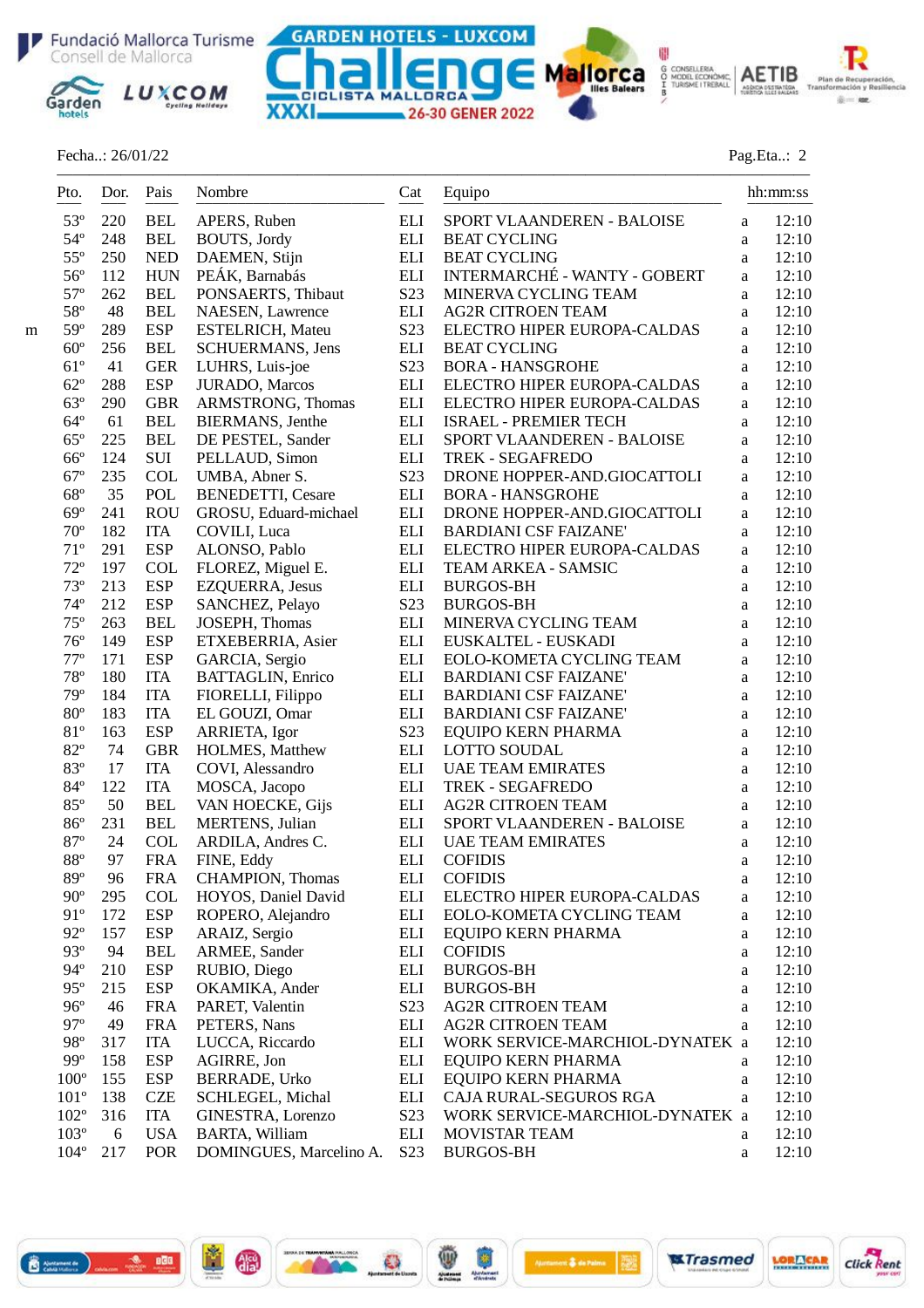





#### Fecha..: 26/01/22 Pag.Eta..: 3

| Pto.<br>$- - -$ | Dor.<br>$- - -$ | Pais<br>$- - - -$ | Nombre                  | Cat                | Equipo                              |              | hh:mm:ss |
|-----------------|-----------------|-------------------|-------------------------|--------------------|-------------------------------------|--------------|----------|
| $105^\circ$     | 105             | <b>BEL</b>        | BAKELANTS, Jan          | <b>ELI</b>         | <b>INTERMARCHÉ - WANTY - GOBERT</b> | a            | 12:10    |
| $106^{\circ}$   | 196             | <b>FRA</b>        | DELAPLACE, Anthony      | <b>ELI</b>         | TEAM ARKEA - SAMSIC                 | a            | 12:10    |
| $107^{\circ}$   | 199             | <b>FRA</b>        | GUGLIELMI, Simon        | <b>ELI</b>         | TEAM ARKEA - SAMSIC                 | a            | 12:10    |
| $108^\circ$     | 142             | <b>ESP</b>        | AZPARREN, Xabier M.     | <b>ELI</b>         | EUSKALTEL - EUSKADI                 | a            | 12:10    |
| $109^\circ$     | 144             | <b>ESP</b>        | IRIZAR, Julen           | <b>ELI</b>         | EUSKALTEL - EUSKADI                 | a            | 12:10    |
| $110^{\circ}$   | 134             | <b>ESP</b>        | MARTIN, Sergio R.       | ELI                | CAJA RURAL-SEGUROS RGA              | a            | 12:10    |
| $111^{\circ}$   | 140             | <b>ESP</b>        | <b>BIZKARRA, Mikel</b>  | <b>ELI</b>         | EUSKALTEL - EUSKADI                 | a            | 12:10    |
| $112^{\circ}$   | 21              | <b>POR</b>        | OLIVEIRA, Ivo           | <b>ELI</b>         | <b>UAE TEAM EMIRATES</b>            | a            | 12:10    |
| $113^\circ$     | $\tau$          | <b>ESP</b>        | GARCIA, Ivan            | <b>ELI</b>         | <b>MOVISTAR TEAM</b>                | a            | 12:10    |
| $114^{\circ}$   | 132             | <b>ESP</b>        | LASTRA, Jonathan        | <b>ELI</b>         | CAJA RURAL-SEGUROS RGA              | $\mathbf{a}$ | 12:10    |
| $115^{\circ}$   | 129             | <b>ESP</b>        | AMEZQUETA, Julen        | $\mathop{\rm ELI}$ | CAJA RURAL-SEGUROS RGA              | $\mathbf{a}$ | 12:10    |
| $116^{\circ}$   | 86              | <b>AUS</b>        | HOWSON, Damien          | <b>ELI</b>         | TEAM BIKEEXCHANGE-JAYCO             | $\mathbf{a}$ | 12:10    |
| $117^{\circ}$   | 200             | <b>FRA</b>        | LOUVEL, Matis           | <b>ELI</b>         | TEAM ARKEA - SAMSIC                 | $\mathbf{a}$ | 12:10    |
| 118°            | 92              | <b>ESP</b>        | HERRADA, Jesus          | <b>ELI</b>         | <b>COFIDIS</b>                      | a            | 12:10    |
| 119°            | 154             | <b>ESP</b>        | CARRETERO, Hector       | <b>ELI</b>         | <b>EQUIPO KERN PHARMA</b>           | a            | 11:30    |
| $120^{\circ}$   | 82              | $\sf NZL$         | <b>BAUER</b> , Jack     | <b>ELI</b>         | TEAM BIKEEXCHANGE-JAYCO             | $\mathbf{a}$ | 12:10    |
| $121^{\circ}$   | 90              | <b>NZL</b>        | SMITH, Dion             | <b>ELI</b>         | TEAM BIKEEXCHANGE-JAYCO             | a            | 12:10    |
| $122^{\circ}$   | 51              | <b>AUT</b>        | GALL, Felix             | <b>ELI</b>         | <b>AG2R CITROEN TEAM</b>            | $\mathbf{a}$ | 12:10    |
| $123^{\circ}$   | 77              | <b>AUS</b>        | <b>SWEENY, Harrison</b> | <b>ELI</b>         | <b>LOTTO SOUDAL</b>                 | a            | 12:10    |
| $124^{\circ}$   | 287             | <b>ESP</b>        | BALLESTEROS, Miguel A.  | <b>ELI</b>         | ELECTRO HIPER EUROPA-CALDAS         | a            | 17:30    |
| $125^\circ$     | 265             | <b>BEL</b>        | WILLEMS, Thimo          | <b>ELI</b>         | MINERVA CYCLING TEAM                | a            | 17:30    |
| $126^\circ$     | 261             | <b>BEL</b>        | VAN PRAET, Robbe        | S23                | MINERVA CYCLING TEAM                | a            | 17:30    |
| $127^{\circ}$   | 249             | <b>NED</b>        | <b>BURGER, Sven</b>     | <b>ELI</b>         | <b>BEAT CYCLING</b>                 | $\mathbf{a}$ | 17:30    |
| 128°            | 297             | <b>ESP</b>        | BENNASSAR, Joan Marti   | <b>ELI</b>         | <b>MANUELA FUNDACION</b>            | a            | 17:30    |
| $129^\circ$     | 84              | <b>AUS</b>        | EDMONDSON, Alexander    | <b>ELI</b>         | TEAM BIKEEXCHANGE-JAYCO             | a            | 17:30    |
| $130^\circ$     | 228             | <b>BEL</b>        | FRETIN, Milan           | S <sub>2</sub> 3   | SPORT VLAANDEREN - BALOISE          | $\mathbf{a}$ | 17:30    |
| $131^{\circ}$   | 298             | <b>ESP</b>        | CANTON, Isaac           | $\mathop{\rm ELI}$ | <b>MANUELA FUNDACION</b>            | $\mathbf{a}$ | 17:30    |
| $132^{\circ}$   | 264             | <b>BEL</b>        | <b>BORRA, Gilles</b>    | <b>ELI</b>         | MINERVA CYCLING TEAM                | a            | 17:30    |
| 133°            | 259             | <b>BEL</b>        | DEBAELE, Jorre          | S23                | MINERVA CYCLING TEAM                | $\mathbf{a}$ | 17:30    |
| 134°            | 63              | <b>ISR</b>        | GOLDSTEIN, Omer         | $\mathop{\rm ELI}$ | <b>ISRAEL - PREMIER TECH</b>        | $\mathbf{a}$ | 17:30    |
| $135^{\circ}$   | 327             | <b>ITA</b>        | ZANDRI, Francesco       | <b>ELI</b>         | WORK SERVICE-MARCHIOL-DYNATEK a     |              | 17:30    |
| $136^\circ$     | 76              | <b>POL</b>        | MALECKI, Kamil          | <b>ELI</b>         | <b>LOTTO SOUDAL</b>                 | a            | 17:30    |
| $137^\circ$     | 278             | <b>CYP</b>        | MILTIADIS, Andreas      | <b>ELI</b>         | <b>JAVA KIWI ATLANTICO</b>          | a            | 17:30    |
| 138°            | 160             | <b>ESP</b>        | JAIME, Alex             | <b>ELI</b>         | EQUIPO KERN PHARMA                  | $\mathbf{a}$ | 17:30    |
| 139°            | 227             | <b>BEL</b>        | DENS, Tuur              | S23                | SPORT VLAANDEREN - BALOISE          | a            | 17:30    |

## **MONTAÑA DE LA ETAPA**

aku<br>dia

|             |                 | -COLL DE TORDS -Km.: 17,30  | $3^a$ -Cat |                             |          |
|-------------|-----------------|-----------------------------|------------|-----------------------------|----------|
| $1^{\circ}$ | 69              | PICCOLI, James              |            | CAN ISRAEL - PREMIER TECH   | 6-Pun    |
| $2^{\circ}$ | 175             | <b>MAESTRI, Mirco</b>       | <b>ITA</b> | EOLO-KOMETA CYCLING TEAM    | 4-Pun    |
|             |                 | 3° 291 ALONSO, Pablo        | <b>ESP</b> | ELECTRO HIPER EUROPA-CALDAS | $2-Pun$  |
|             |                 | 4° 276 CANELLAS, Xavi       | <b>ESP</b> | JAVA KIWI ATLANTICO         | 1-Pun    |
|             |                 |                             |            |                             |          |
|             |                 | -COLL DE CLARET -Km.: 42,40 | $2^a$ -Cat |                             |          |
| $1^{\circ}$ | 69              | PICCOLI, James              |            | CAN ISRAEL - PREMIER TECH   | $10-Pun$ |
|             | $2^{\circ}$ 291 | ALONSO, Pablo               | <b>ESP</b> | ELECTRO HIPER EUROPA-CALDAS | $7-P$ un |
| $3^{\circ}$ |                 | 175 MAESTRI, Mirco          | <b>ITA</b> | EOLO-KOMETA CYCLING TEAM    | $5-Pun$  |
| $4^{\circ}$ | 72              | SCHWARZMANN, Michael        |            | <b>GER LOTTO SOUDAL</b>     | $3-Pun$  |
| $5^\circ$   | 6               | <b>BARTA, William</b>       |            | USA MOVISTAR TEAM           | $2-Pun$  |
| $6^{\circ}$ | 74              | <b>HOLMES, Matthew</b>      |            | <b>GBR LOTTO SOUDAL</b>     | $1-P$ un |

**Barnet**)



**双Trasmed**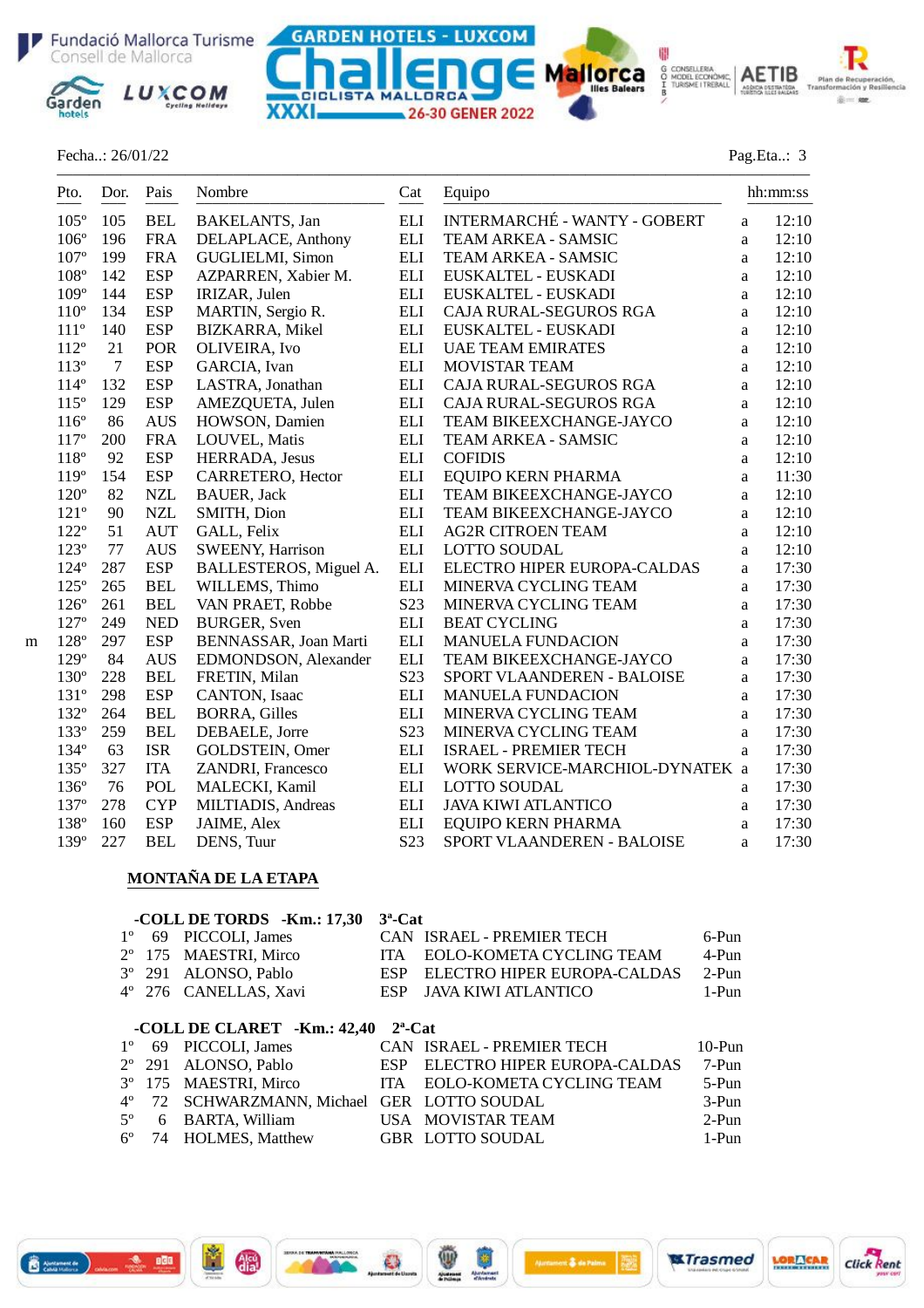

|             |                                   | -COLL DE SOLLER -Km.: 69,50                      | $2^a$ -Cat |                                                     |          |  |  |  |
|-------------|-----------------------------------|--------------------------------------------------|------------|-----------------------------------------------------|----------|--|--|--|
| $1^{\circ}$ | 69                                | PICCOLI, James                                   |            | CAN ISRAEL - PREMIER TECH                           | $10-Pun$ |  |  |  |
| $2^{\circ}$ | 175                               | MAESTRI, Mirco<br>ITA                            |            | EOLO-KOMETA CYCLING TEAM                            | 7-Pun    |  |  |  |
| $3^{\circ}$ | 291                               | ALONSO, Pablo                                    |            | ESP ELECTRO HIPER EUROPA-CALDAS                     | 5-Pun    |  |  |  |
| $4^{\circ}$ |                                   | 34 UIJTDEBROEKS, Cian                            |            | BEL BORA - HANSGROHE                                | $3-Pun$  |  |  |  |
| $5^{\circ}$ | 77                                | <b>SWEENY, Harrison</b>                          |            | AUS LOTTO SOUDAL                                    | $2-Pun$  |  |  |  |
| $6^{\circ}$ | 71                                | WELLENS, Tim                                     |            | BEL LOTTO SOUDAL                                    | $1-Pun$  |  |  |  |
|             |                                   | -COLL DEN BLEDA -Km.: 82,80 3 <sup>a</sup> -Cat  |            |                                                     |          |  |  |  |
| $1^{\circ}$ |                                   | 69 PICCOLI, James                                |            | CAN ISRAEL - PREMIER TECH                           | 6-Pun    |  |  |  |
| $2^{\circ}$ | 71                                | WELLENS, Tim                                     |            | BEL LOTTO SOUDAL                                    | 4-Pun    |  |  |  |
| $3^{\circ}$ |                                   |                                                  |            | 106 GOOSSENS, Kobe BEL INTERMARCHÉ - WANTY - GOBERT | $2-Pun$  |  |  |  |
| $4^{\circ}$ |                                   | 26 MCNULTY, Brandon                              |            | USA UAE TEAM EMIRATES                               | 1-Pun    |  |  |  |
|             |                                   | -COLL DE CLARET -Km.: 101,50 2 <sup>a</sup> -Cat |            |                                                     |          |  |  |  |
| $1^{\circ}$ |                                   | 26 MCNULTY, Brandon                              |            | USA UAE TEAM EMIRATES                               | $10-Pun$ |  |  |  |
| $2^{\circ}$ |                                   | 195 BARGUIL, Warren                              |            | FRA TEAM ARKEA - SAMSIC                             | 7-Pun    |  |  |  |
| $3^{\circ}$ |                                   |                                                  |            | 106 GOOSSENS, Kobe BEL INTERMARCHÉ - WANTY - GOBERT | 5-Pun    |  |  |  |
| $4^{\circ}$ |                                   | 23 SUTER, Joel                                   |            | SUI UAE TEAM EMIRATES                               | 3-Pun    |  |  |  |
| $5^{\circ}$ | 75                                | <b>KRON</b> , Andreas                            |            | DEN LOTTO SOUDAL                                    | $2-Pun$  |  |  |  |
| $6^{\circ}$ | 71                                | WELLENS, Tim                                     |            | BEL LOTTO SOUDAL                                    | 1-Pun    |  |  |  |
|             | <b>METAS VOLANTES DE LA ETAPA</b> |                                                  |            |                                                     |          |  |  |  |
|             | $CFCCTATETA$ $V_m$ , $EIA$        |                                                  |            |                                                     |          |  |  |  |

### **-S'ESGLAIETA -Km.: 55,40**<br>1° 291 ALONSO, Pablo 1º 291 ALONSO, Pablo ESP ELECTRO HIPER EUROPA-CALDAS 3-Pun<br>2º 175 MAESTRI, Mirco ITA EOLO-KOMETA CYCLING TEAM 2-Pun 2º 175 MAESTRI, Mirco ITA EOLO-KOMETA CYCLING TEAM 2-Pun<br>3º 69 PICCOLI, James CAN ISRAEL - PREMIER TECH 1-Pun CAN ISRAEL - PREMIER TECH **-DEIA -Km.: 87,60**<br>1° 106 GOOSSENS, Kobe 1º 106 GOOSSENS, Kobe BEL INTERMARCHÉ - WANTY - GOBERT 3-Pun<br>
2<sup>o</sup> 34 UIJTDEBROEKS, Cian BEL BORA - HANSGROHE 2-Pun 34 UIJTDEBROEKS, Cian BEL BORA - HANSGROHE 3º 96 CHAMPION, Thomas FRA COFIDIS 1-Pun

#### **SPRINTS ESPECIALES DE LA ETAPA**

6 2000 )

|             | $-CALVIA$ $-Km.: 7,60$ |            |                             |          |
|-------------|------------------------|------------|-----------------------------|----------|
|             | 1° 291 ALONSO, Pablo   | ESP        | ELECTRO HIPER EUROPA-CALDAS | $3-Pun$  |
| $2^{\circ}$ | 69 PICCOLI, James      |            | CAN ISRAEL - PREMIER TECH   | $2-Pun$  |
|             | 3° 175 MAESTRI, Mirco  | <b>ITA</b> | EOLO-KOMETA CYCLING TEAM    | $1-Pun$  |
|             | -CALVIA - Km.: 146,70  |            |                             |          |
| $1^{\circ}$ | 26 MCNULTY, Brandon    |            | USA UAE TEAM EMIRATES       | $3-Pun$  |
| $2^{\circ}$ | 1 VALVERDE, Alejandro  | ESP        | MOVISTAR TEAM               | $2-Pun$  |
| $3^{\circ}$ | 38 ZWIEHOFF, Ben       |            | GER BORA - HANSGROHE        | $1-P$ un |

**双Trasmed** 

**LORE CAR** 

**Click Rent** 

----------------------------------------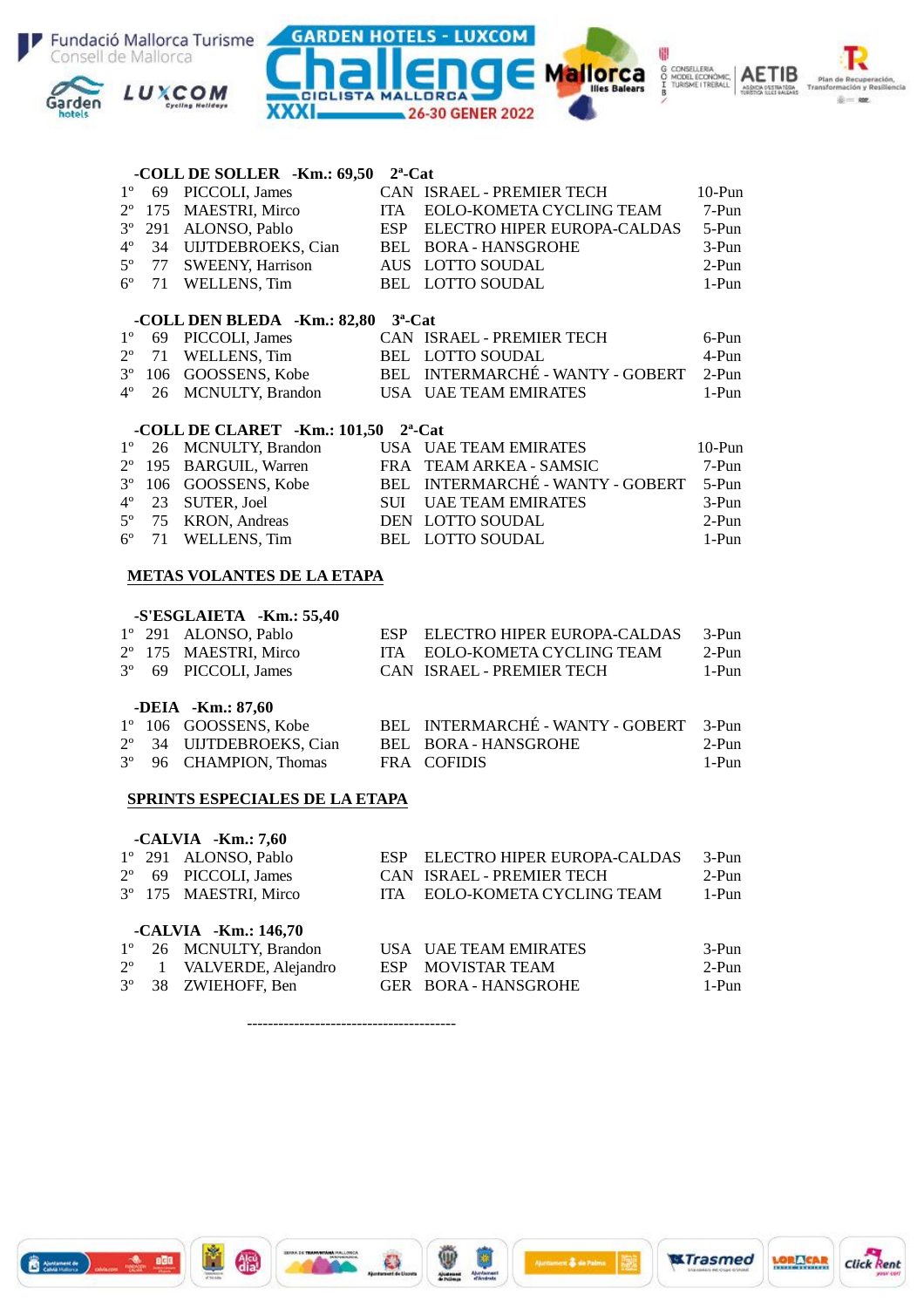







#### **GENERAL MONTAÑA**

| $1^{\circ}$ | 69                           | PICCOLI, James                |            | CAN ISRAEL - PREMIER TECH        |   | $32-Pun$         |  |  |  |
|-------------|------------------------------|-------------------------------|------------|----------------------------------|---|------------------|--|--|--|
| $2^{\circ}$ | 175                          | MAESTRI, Mirco                | <b>ITA</b> | EOLO-KOMETA CYCLING TEAM         |   | $16-Pun$         |  |  |  |
| $3^{\circ}$ | 291                          | ALONSO, Pablo                 | <b>ESP</b> | ELECTRO HIPER EUROPA-CALD        |   | 14-Pun           |  |  |  |
| $4^{\circ}$ | 26                           | <b>MCNULTY, Brandon</b>       | <b>USA</b> | <b>UAE TEAM EMIRATES</b>         |   | $11-Pun$         |  |  |  |
| $5^{\circ}$ | 106                          | GOOSSENS, Kobe                | <b>BEL</b> | <b>INTERMARCHÉ - WANTY - GOB</b> |   | 7-Pun            |  |  |  |
| $6^{\circ}$ | 195                          | <b>BARGUIL, Warren</b>        | <b>FRA</b> | TEAM ARKEA - SAMSIC              |   | 7-Pun            |  |  |  |
| $7^{\circ}$ | 71                           | WELLENS, Tim                  | BEL        | <b>LOTTO SOUDAL</b>              |   | 6-Pun            |  |  |  |
| $8^{\circ}$ | 23                           | SUTER, Joel                   | <b>SUI</b> | <b>UAE TEAM EMIRATES</b>         |   | $3-Pun$          |  |  |  |
|             |                              | <b>GENERAL METAS VOLANTES</b> |            |                                  |   |                  |  |  |  |
| $1^{\circ}$ | 106                          | GOOSSENS, Kobe                | <b>BEL</b> | <b>INTERMARCHÉ - WANTY - GOB</b> |   | 3-Pun            |  |  |  |
| $2^{\circ}$ | 291                          | ALONSO, Pablo                 | <b>ESP</b> | ELECTRO HIPER EUROPA-CALD        |   | $3-Pun$          |  |  |  |
| $3^{\circ}$ | 34                           | UIJTDEBROEKS, Cian            | <b>BEL</b> | <b>BORA - HANSGROHE</b>          |   | $2-Pun$          |  |  |  |
| $4^{\circ}$ | 175                          | MAESTRI, Mirco                | <b>ITA</b> | EOLO-KOMETA CYCLING TEAM         |   | $2-Pun$          |  |  |  |
| $5^{\circ}$ | 69                           | PICCOLI, James                |            | CAN ISRAEL - PREMIER TECH        |   | $1-Pun$          |  |  |  |
| $6^{\circ}$ | 96                           | CHAMPION, Thomas              |            | FRA COFIDIS                      |   | 1-Pun            |  |  |  |
|             | <b>GENERAL S. ESPECIALES</b> |                               |            |                                  |   |                  |  |  |  |
| $1^{\circ}$ | 26                           | <b>MCNULTY, Brandon</b>       |            | USA UAE TEAM EMIRATES            |   | $3-Pun$          |  |  |  |
| $2^{\circ}$ | 291                          | ALONSO, Pablo                 | <b>ESP</b> | ELECTRO HIPER EUROPA-CALD        |   | $3-Pun$          |  |  |  |
| $3^{\circ}$ | $\mathbf{1}$                 | VALVERDE, Alejandro           | <b>ESP</b> | MOVISTAR TEAM                    |   | $2-Pun$          |  |  |  |
| $4^{\circ}$ | 69                           | PICCOLI, James                |            | CAN ISRAEL - PREMIER TECH        |   | $2-Pun$          |  |  |  |
| $5^{\circ}$ | 38                           | ZWIEHOFF, Ben                 |            | GER BORA - HANSGROHE             |   | $1-Pun$          |  |  |  |
| $6^{\circ}$ | 175                          | MAESTRI, Mirco                | <b>ITA</b> | EOLO-KOMETA CYCLING TEAM         |   | $1-Pun$          |  |  |  |
|             |                              | <b>GENERAL SUB 23</b>         |            |                                  |   |                  |  |  |  |
| $1^{\circ}$ | 162                          | GARCIA, Raul                  | <b>ESP</b> | EQUIPO KERN PHARMA               |   | 04:00:32         |  |  |  |
| $2^{\circ}$ | 34                           | UIJTDEBROEKS, Cian            | <b>BEL</b> | <b>BORA - HANSGROHE</b>          | a | $\boldsymbol{0}$ |  |  |  |
| $3^{\circ}$ | 107                          | GIRMAY, Biniam                | ERI        | <b>INTERMARCHÉ - WANTY - GOB</b> | a | 06:11            |  |  |  |
| $4^{\circ}$ | 126                          | TIBERI, Antonio               | <b>ITA</b> | <b>TREK - SEGAFREDO</b>          | a | 06:11            |  |  |  |
| $5^{\circ}$ | 135                          | MURGUIALDAY, Jokin            | <b>ESP</b> | CAJA RURAL-SEGUROS RGA           | a | 07:48            |  |  |  |
| $6^{\rm o}$ | 262                          | PONSAERTS, Thibaut            | <b>BEL</b> | MINERVA CYCLING TEAM             | a | 09:15            |  |  |  |
| $7^{\circ}$ | 289                          | <b>ESTELRICH, Mateu</b>       | <b>ESP</b> | ELECTRO HIPER EUROPA-CALD        | a | 09:15            |  |  |  |
| $8^{\circ}$ | 41                           | LUHRS, Luis-joe               | <b>GER</b> | <b>BORA - HANSGROHE</b>          | a | 09:15            |  |  |  |
|             |                              | <b>GRAL MALLORQUINES</b>      |            |                                  |   |                  |  |  |  |
| $1^{\circ}$ |                              | 289 ESTELRICH, Mateu          | <b>ESP</b> | ELECTRO HIPER EUROPA-CALD        |   | 04:09:47         |  |  |  |
| $2^{\circ}$ |                              | 297 BENNASSAR, Joan Marti     | <b>ESP</b> | <b>MANUELA FUNDACION</b>         | a | 05:20            |  |  |  |
|             |                              |                               |            |                                  |   |                  |  |  |  |

 $\frac{1}{2}$ 

sent & de Palma

 $\mathbf{O}$ 



ň

 $\frac{d^{(n)}}{d^{(n)}}$ 

3888.1478